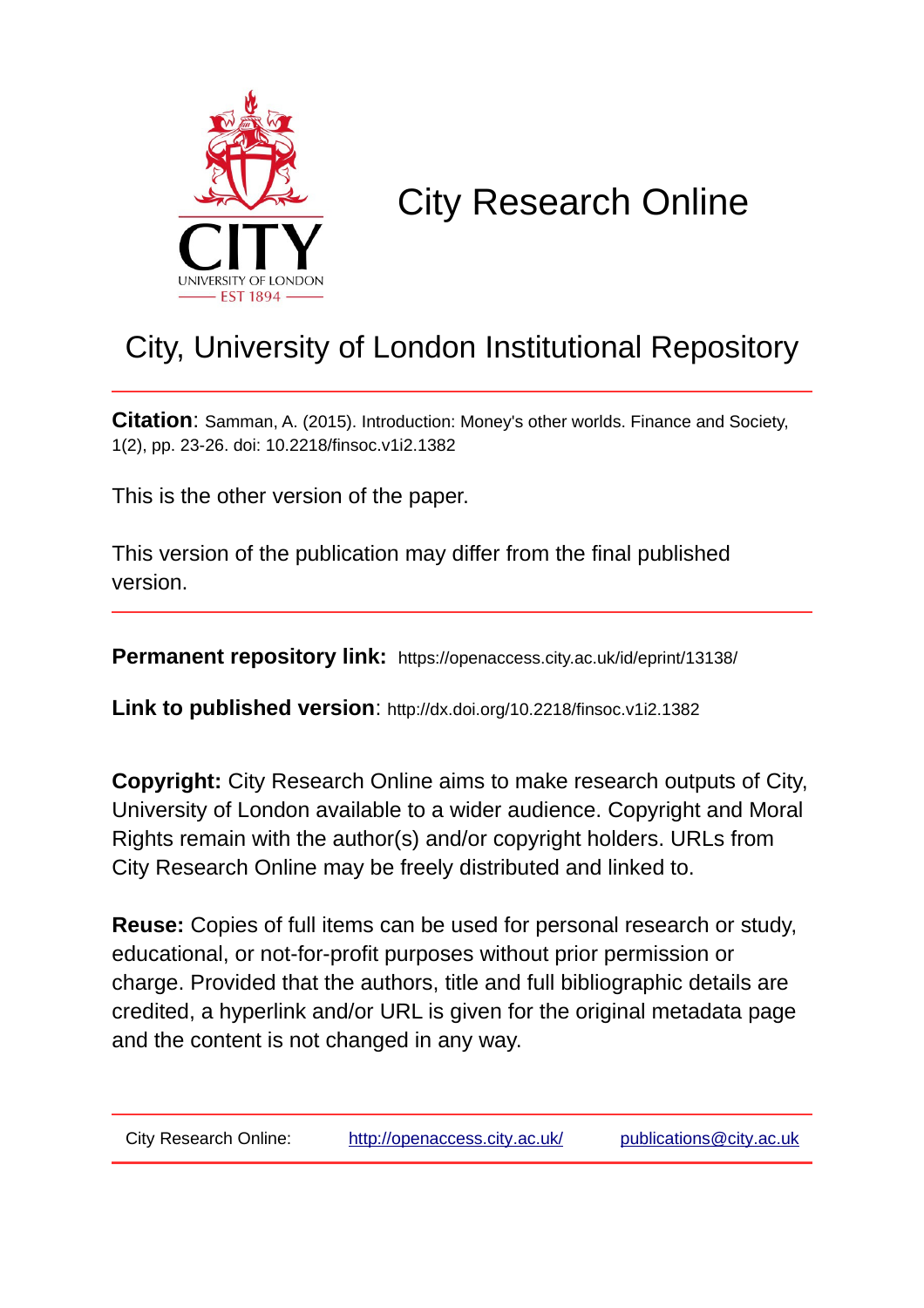

#### Attribution - Non-commercial - No-Derivatives 2.5 Scotland

CREATIVE COMMONS CORPORATION IS NOT A LAW FIRM AND DOES NOT PROVIDE LEGAL SERVICES. DISTRIBUTION OF THIS LICENCE DOES NOT CREATE AN AGENT-CLIENT RELATIONSHIP. CREATIVE COMMONS PROVIDES THIS INFORMATION ON AN "AS-IS" BASIS. CREATIVE COMMONS MAKES NO WARRANTIES REGARDING THE INFORMATION PROVIDED, AND DISCLAIMS LIABILITY FOR DAMAGES RESULTING FROM ITS USE.

#### *Licence*

This Creative Commons Scotland public licence enables You to Use the Work worldwide for non-commercial purposes provided that You keep to the terms of this Licence.

**The Licensor'** (the Person offering the Work under the terms and conditions of this Licence)

and

'You' (the Person acquiring rights under this Licence)

agree as follows:

#### 1. Definitions of Capitalised Words

- a. "Collective Work" means a work made up of the Work in its entirety in unmodified form, along with other work, assembled into a collective whole.
- b. "Derivative Work" means a work that Uses the Work (or any substantial part of the Work) in any material form whatsoever (such as a translation, dramatisation, or abridgment), other than (i) as a whole and in unmodified form or (ii) by modifying it as may be technically necessary to Use it in a different mode or format; but a Collective Work is not a Derivative Work for the purpose of this Licence.
- c. "Derogatory Treatment" means derogatory treatment as defined by section 80 of the Copyright Design and Patents Act 1988, except as allowed by that Act: and it has that meaning wherever that treatment may take place and whoever may carry it out.
- d. "Licence Elements" means the following licence attributes indicated in the title of this Licence: Attribution, Non-commercial, No-Derivatives.
- e. "Original Author" means the Person who created the Work.
- f. "Person" means a natural person or a body of persons corporate or incorporate.
- g. "Use", as a verb, means doing any act which is restricted by copyright, whether in the original medium or any other; and includes modifying the Work as may be technically necessary to Use it in a different mode or format.
- h. "Work" means the work protected by copyright which is offered under the terms of this Licence, and includes the Work as incorporated in any Collective Work.
- i. Words in the singular include the plural and vice versa.

### 2. The Rights Granted

2.1 The Licensor grants to You a worldwide, royalty-free, non-exclusive, licence to Use the Work for the duration of its copyright.

So you may, for example: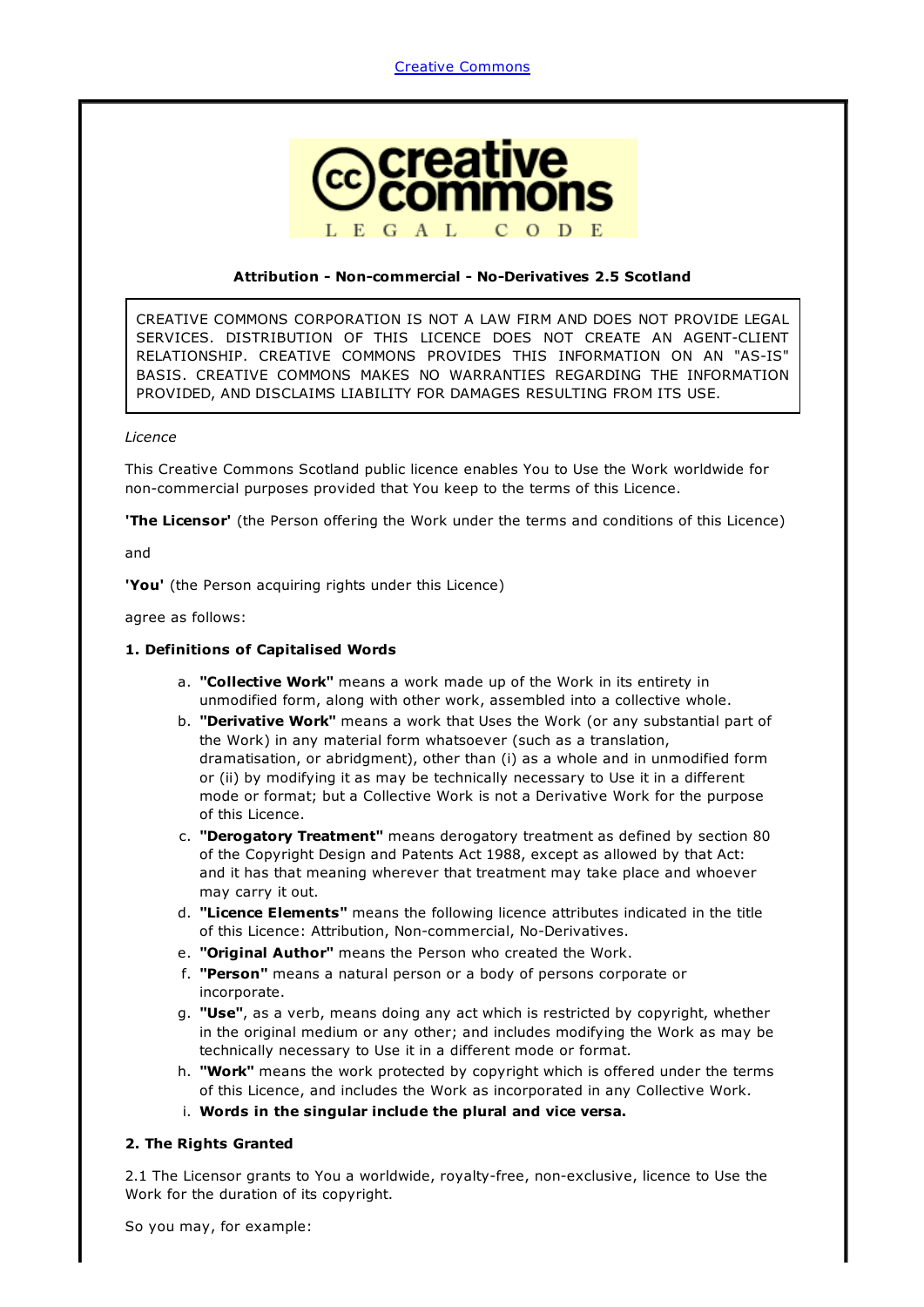- a. copy the Work, or incorporate it into a Collective Work;
- b. copy the Work as incorporated in any Collective Work; and
- c. publish, perform or communicate the Work and/or the Work as incorporated in any Collective Work to anyone;

in any medium whether now known or created in the future.

- 2.2 However, this Licence does not allow you to:
	- a. use the work in any way primarily intended for commercial advantage or payment; but exchange for other copyrighted work without payment (whether by means of digital file-sharing or otherwise) is not to be taken to be so intended;
	- b. create any Derivative Work;
	- c. impose any terms or any technological measures on the Work that alter or restrict the terms of this Licence or any rights granted under it or have the effect or intent of restricting the ability of any person to exercise those rights;
	- d. sublicense the Work; or
	- e. subject the Work to Derogatory Treatment.

2.3 You must, if you publish or distribute the Work to anyone else in any way, give reasonable credit to the Original Author as follows:

- a. by giving the name of the Original Author if that has been supplied; or a pseudonym if that has been supplied instead; and/or the name of any other person if that has been supplied for attribution in place of the Original Author;
- b. by giving the title of the Work if that has been supplied;
- c. by giving the Uniform Resource Identifier of the Work if that has been supplied, but you need not do so if this does not refer to its copyright terms or to its licensing information;
- d. in the case of a Collective Work, placing that credit in the same place, and at least as prominently, as any comparable authorship credit.

But, if what you are publishing or distributing is a Collective Work, you must remove any of these credits if you are asked to do so by the Licensor and if it is practicable to do so.

These are important conditions of this licence and if you fail to do so you will be in material breach of its terms.

2.4 The Original Author asserts the right to be identified as the original author of the Work; but only as and when required by clause 2.3 above.

2.5 You must also, if you publish or distribute the Work to anyone else in any way:

- a. include a copy of this Licence (or its Uniform Resource Identifier) with it; and
- b. keep intact any copyright notices for the Work and notices that refer to this Licence.

These are important conditions of this licence and if you fail to do so you will be in material breach of its terms.

2.6 Each time You publish the Work to anyone else in any way, the Licensor offers to the recipient a licence to the Work on the same terms and conditions as this Licence.

2.7 And:

- a. the right to collect royalties for any commercial use of the Work is reserved;
- b. the right to collect payments via a licensing body or collecting society for any commercial use of the Work is reserved;
- c. the right to collect payments under the Public Lending Right scheme (or any public scheme that provides payment for public borrowing or use) is reserved;
- d. the right to release the Work under different terms, or to stop distributing the Work, is reserved; and
- e. all other rights not expressly granted by the Licensor are reserved.

2.8 This Licence does not affect any rights that You or anyone else may independently have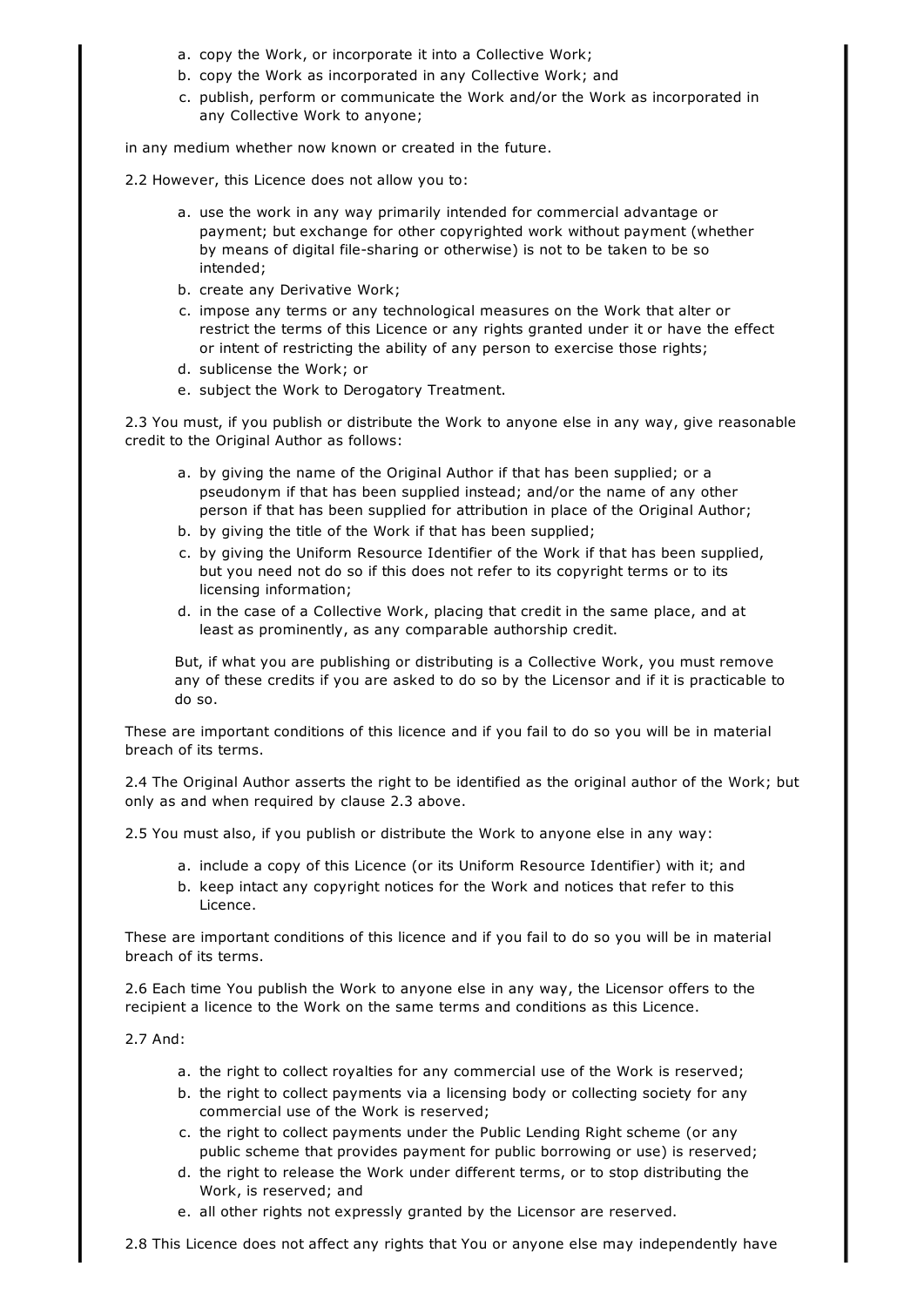under any applicable law (including fair dealing, fair use, or any other legally recognised limitation or exception to copyright infringement) to make any Use of this Work.

### 3. Warranties and Disclaimer

3.1 The Work is licensed by the Licensor "as is" and without any warranty of any kind, either express or implied, whether of title, of accuracy, of fitness for purpose, or otherwise.

#### 4. Limit of Liability

4.1 Subject to any liability which may not be excluded or limited by law, the Licensor shall not be liable for, and expressly excludes, all liability for loss or damage however and whenever caused to anyone by any Use under this Licence, whether by You or by anyone else, and whether caused by any fault on the part of the Licensor or not. If liability may not be excluded by law, it is limited to actual and direct financial loss to the extent it is caused by proved negligence on the part of the Licensor.

### 5. Termination

5.1 Any breach by You of the terms of this licence (for example, by distributing the work licensed without attributing authorship as appropriate) entitles the Licensor to terminate this Licence with immediate effect and without notice to you. Persons who have received the Work or Collective Works from You under this Licence, however, will not have their licences terminated provided their use is in full compliance with this Licence or a licence granted under clause 2.6 of this Licence.

5.2 If You are not in breach of the terms of this licence, the Licensor may not terminate your rights under it.

5.3 Unless terminated under clause 5.1, this Licence is granted to you for the duration of copyright in the Work.

#### 6. General

6.1 If any provision of this Licence is held to be invalid or unenforceable, that shall not affect the validity or enforceability of the remainder of the terms of this Licence.

6.2 This Licence is the entire agreement between the parties with respect to the Work licensed here. It replaces any earlier understandings, agreements or representations with respect to the Work not specified here.

6.3 If You are in breach of the terms of this Licence (for example, by distributing the work licensed without attributing authorship as appropriate) you will not be entitled to rely on the terms of this Licence or to complain of any breach by the Licensor.

6.4 Neither You, nor anyone else, may enforce any provision of this Licence by specific implement or interdict.

6.5 This Licence is governed by the law of Scotland and the parties accept the exclusive jurisdiction of the Courts of Scotland to decide any action or claim directed against the Licensor.

6.6 If there is any dispute as to the meaning or effect of any provision of this Licence, it must so far as possible be read and given effect in a way that is compatible with the provisions of the Creative Commons generic licence, version 2.5, which has the same Licence Elements.

*The Notice below is not part of this licence.*

Creative Commons is not a party to this Licence, and makes no warranty whatsoever in connection with the Work. Creative Commons will not be liable to You or any party on any legal theory for any damages whatsoever, including without limitation any general, special, incidental or consequential damages arising in connection to this licence. Notwithstanding the foregoing two (2) sentences, if Creative Commons has expressly identified itself as the Licensor hereunder, it shall have all rights and obligations of Licensor.

Except for the limited purpose of indicating to the public that the Work is licensed under the Creative Commons Public Licence, neither party will use the trademark "Creative Commons" or any related trademark or logo of Creative Commons without the prior written